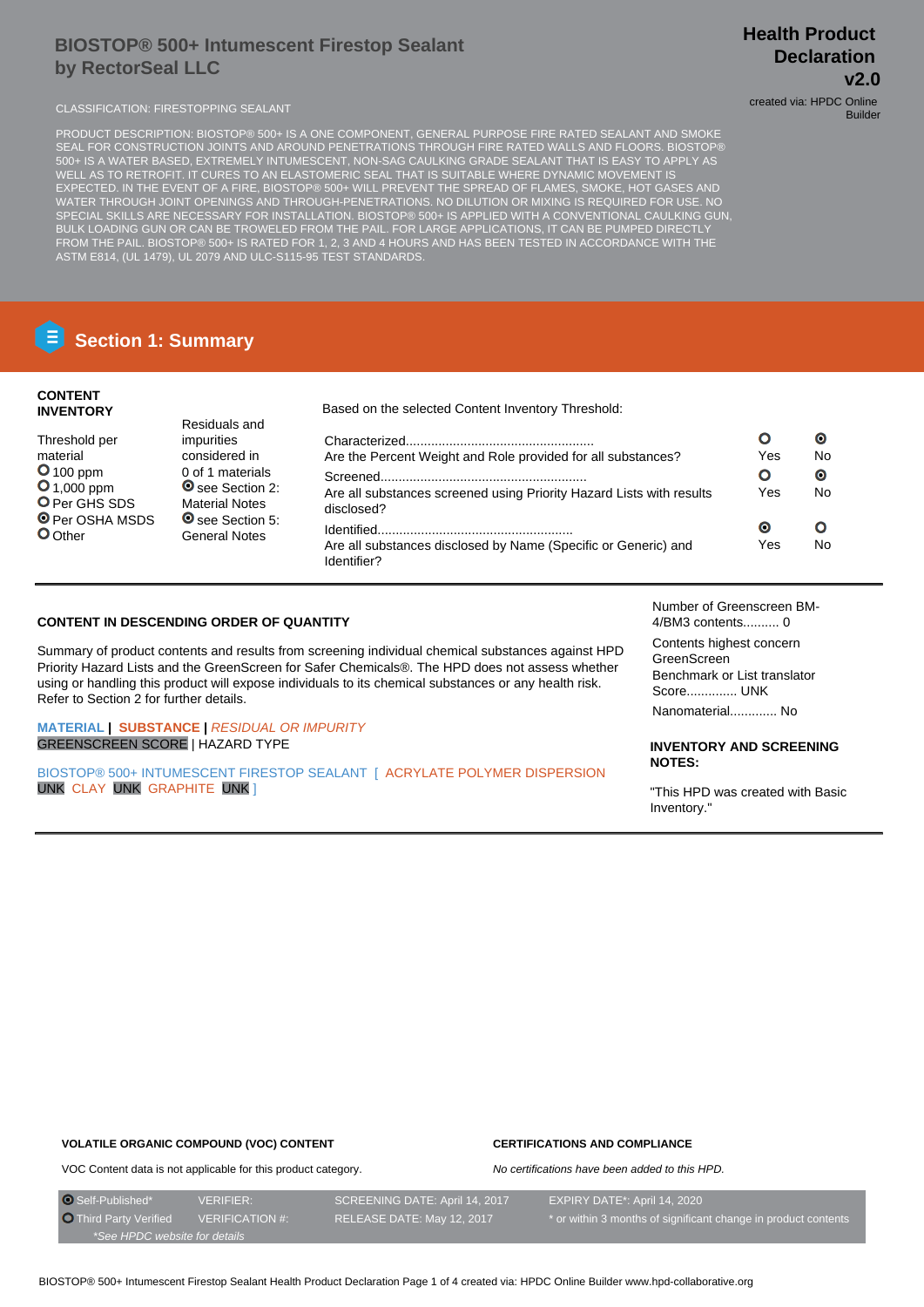This section lists materials in a product and the substances in each material based on the Inventory Threshold for each material. If residuals or impurities from the manufacturing or extraction processes are considered for a material, these are inventoried and characterized to the extent described in the Material and/or General Notes. Chemical substances are screened against the HPD Priority Hazard Lists for human and environmental health impacts. Screening is based on best available information; "Not Found" does not necessarily mean there is no potential hazard associated with the product or its contents. More information about Priority Hazard Lists and the GreenScreen can be found online: www.hpd-collaborative.org and www.greenscreenchemicals.org.

| BIOSTOP® 500+ INTUMESCENT FIRESTOP SEALANT %: 0.0000<br>Inventory Threshold: Per OSHA MSDS<br>Material Notes: |                                         | <b>HPD URL:</b><br>Residuals Considered: No |          |       |  |  |  |
|---------------------------------------------------------------------------------------------------------------|-----------------------------------------|---------------------------------------------|----------|-------|--|--|--|
| <b>ACRYLATE POLYMER DISPERSION</b>                                                                            |                                         | ID:                                         |          |       |  |  |  |
| %: 40.0000 - 80.0000                                                                                          | GS: UNK                                 | RC: None                                    | NANO: NO | ROLE: |  |  |  |
| <b>HAZARDS:</b><br><b>AGENCY(IES) WITH WARNINGS:</b>                                                          |                                         |                                             |          |       |  |  |  |
| None Found                                                                                                    |                                         | No warnings found on HPD Priority lists     |          |       |  |  |  |
| <b>SUBSTANCE NOTES:</b>                                                                                       |                                         |                                             |          |       |  |  |  |
| <b>CLAY</b><br>ID:                                                                                            |                                         |                                             |          |       |  |  |  |
| %: 10.0000 - 40.0000                                                                                          | <b>GS: UNK</b>                          | RC: None                                    | NANO: NO | ROLE: |  |  |  |
| <b>HAZARDS:</b>                                                                                               | <b>AGENCY(IES) WITH WARNINGS:</b>       |                                             |          |       |  |  |  |
| None Found                                                                                                    | No warnings found on HPD Priority lists |                                             |          |       |  |  |  |
| <b>SUBSTANCE NOTES:</b>                                                                                       |                                         |                                             |          |       |  |  |  |
| <b>GRAPHITE</b><br>ID:                                                                                        |                                         |                                             |          |       |  |  |  |
| %: 1.0000 - 10.0000                                                                                           | GS: UNK                                 | RC: None                                    | NANO: NO | ROLE: |  |  |  |
| <b>HAZARDS:</b><br><b>AGENCY(IES) WITH WARNINGS:</b>                                                          |                                         |                                             |          |       |  |  |  |
| None Found<br>No warnings found on HPD Priority lists                                                         |                                         |                                             |          |       |  |  |  |
| <b>SUBSTANCE NOTES:</b>                                                                                       |                                         |                                             |          |       |  |  |  |

#### 0  **Section 3: Certifications and Compliance**

This section lists applicable certification and standards compliance information for VOC emissions and VOC content. Other types of health or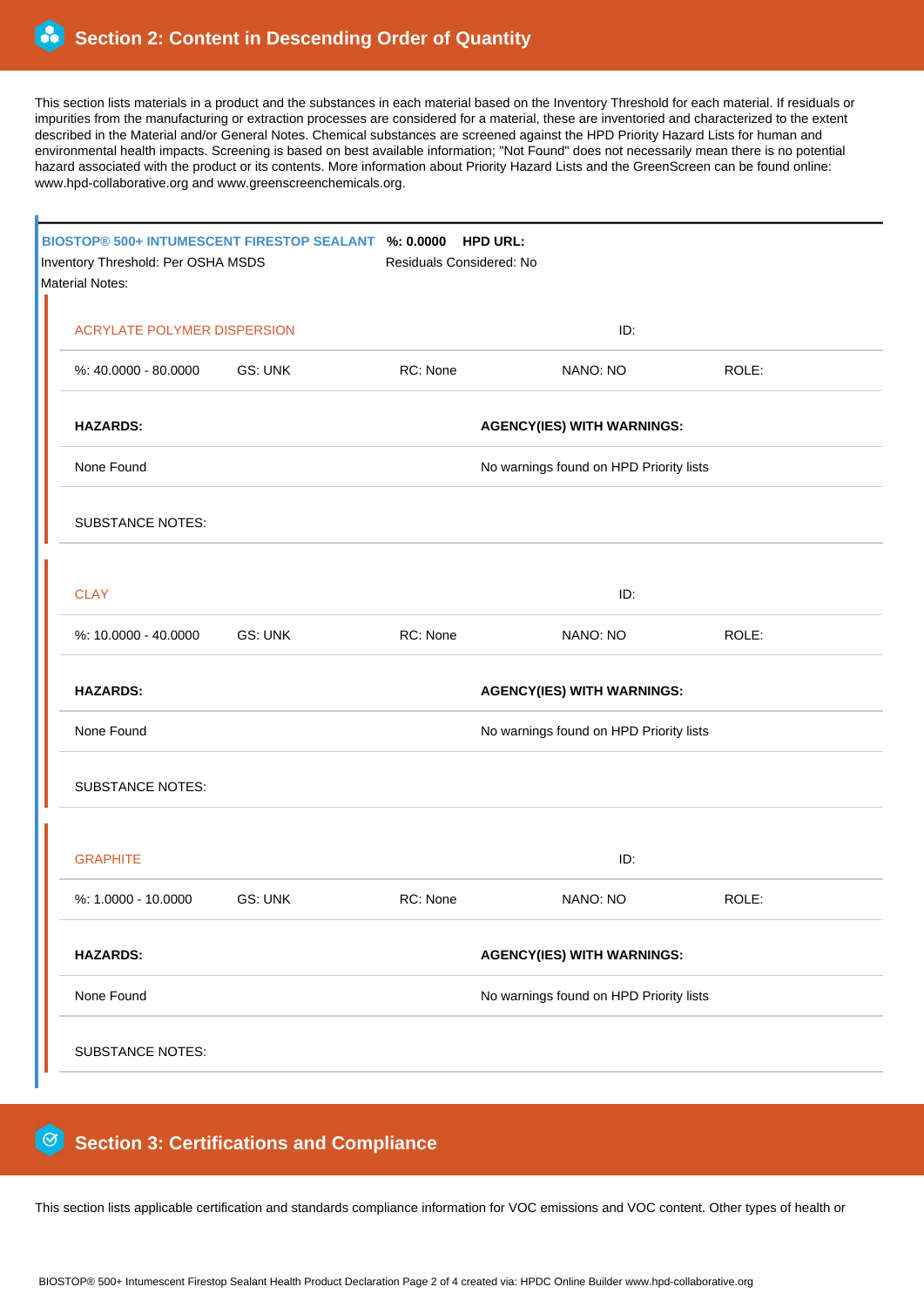environmental performance testing or certifications completed for the product may be provided.

# **Section 4: Accessories**

This section lists related products or materials that the manufacturer requires or recommends for installation (such as adhesives or fasteners), maintenance, cleaning, or operations. For information relating to the contents of these related products, refer to their applicable Health Product Declarations, if available.

E  **Section 5: General Notes**